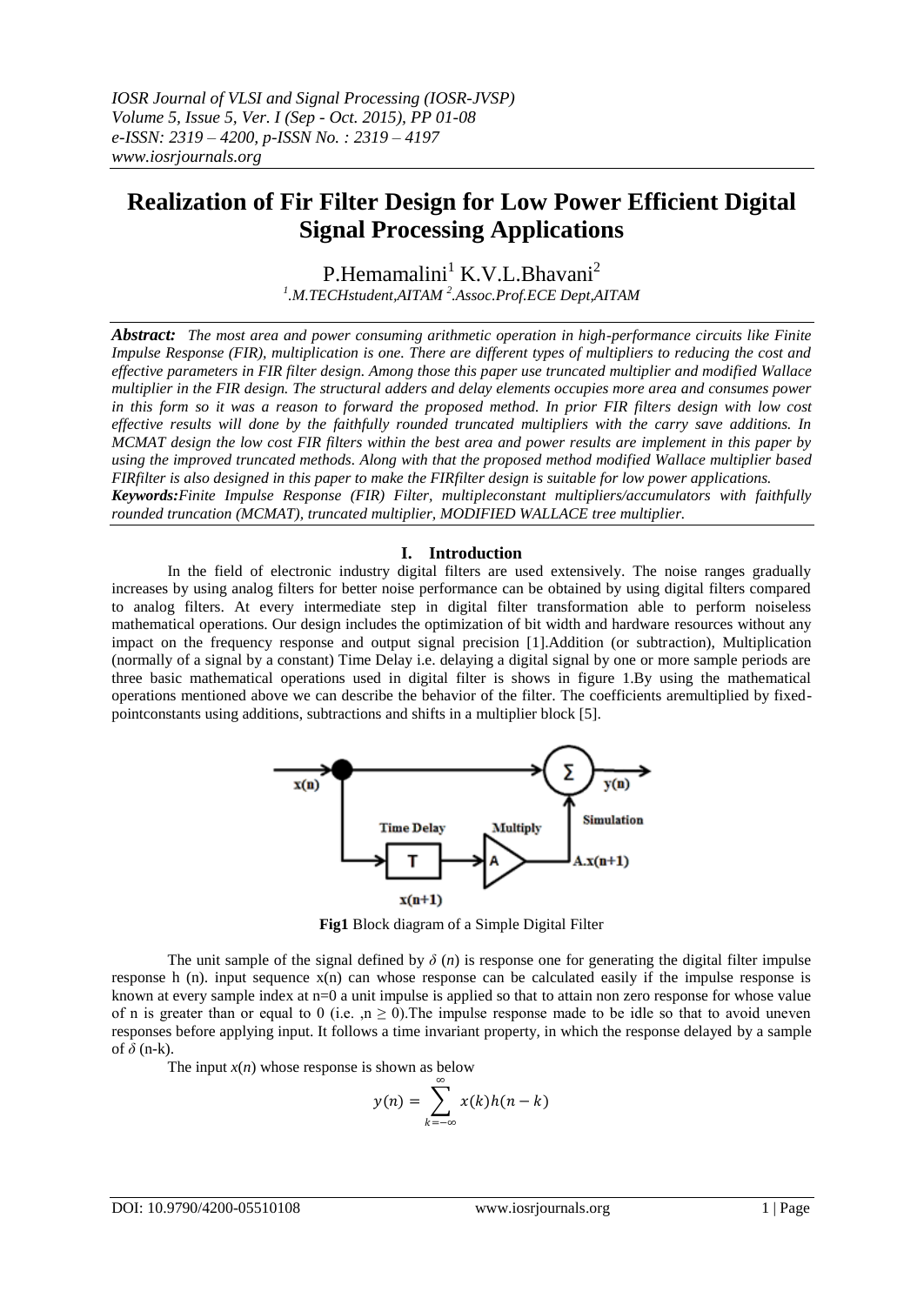In VLSI Signal Processing two types of digital filters are most widely used one is FIR (finite impulse response)and the other is IIR (infinite impulse response). FIRas indicates that the impulses are finite in this filter and phase is kept linear in order to noise distortions and no feedback is used for such a filters.As compared to IIR, FIR is very simple to design.Such type of FIR filters are used in DSP processors for high speed. In Digital Signal Processing Multiplication and addition is of times required. A high speed addition is done byparallel prefix adder and the better version of truncated multiplierwith fewer components makes the reduction indelay [4].For multi-rate applications FIR filters are suitable for decrease in sampling rate called decimation or forincrease in sampling rate called interpolation, or for both. Either decimating or interpolating, the calculations are omitted by using FIR, which indeed used for maintaining. For limited calculations IIR is used because all output is found separately, even though there is a need of providing feedback. In Digital Signal Processing, FIR filters define less number of bits which are designed by using finite-precision. In IIR filter by using feedback problems will raise but in FIR filters limited bits are efficient in which there is no feedback. Using fractional arithmetic we can implement FIR filters. But in IIR filters, coefficients with magnitude of less than 1.0are always possible to implement a FIR filter. Using FIR filters is that they require more co-efficient than an IIR filter in order to implement the same frequency response, therefore needing more memory and more hardware resources to carry out mathematical operations.



**Fig 2:** Direct Form FIR Filter Architecture

#### **II. Multipliers**

Now a day's fast co-processors, digital signal processing chips and graphics processors has created to satisfy customer needs for high speed and area efficient multipliers. Current design range from small, lowperformance shift and add multipliers, to large high-performance array and tree multipliers. High performance is achieved in Conventional linear array multipliers, and require huge amount of silicon. Higherperformance has gained for Tree structures than linear arrays but the tree interconnection is more complex and less regular. In paper various multiplier architectures have designed, during the past few years. In digital signal processors and microprocessors multiplier is one of the key hardware blocks in most of the digital and high performance systems. With the recent advances in technology, more efficient multipliers have routed by many researchers. The main motivation behind this paper is to offer lower power consumption without increase in silicon area.

#### **Binary Multiplications**

| $b_2 a_3 = b_2$ and $a_3$ |    |    | $a_3$<br>$b_3$      | $a_2$<br>b,                                | a <sub>1</sub><br>$b_1$ | a <sub>0</sub><br>b <sub>0</sub>                              | multiplicand<br>multiplier |
|---------------------------|----|----|---------------------|--------------------------------------------|-------------------------|---------------------------------------------------------------|----------------------------|
|                           |    |    | b3a3 b3a2 b3a1 b3a0 | b1a3 b1a2 b1a1 b1a0<br>b2a3 b2a2 b2a1 b2a0 |                         | b0a3 b0a2 b0a1 b0a0                                           |                            |
| p7 p6                     | p5 | p4 | p3                  | p2                                         | pl                      | p <sub>0</sub><br><b>Fig 3:</b> 4x4 bit Binary Multiplication | product                    |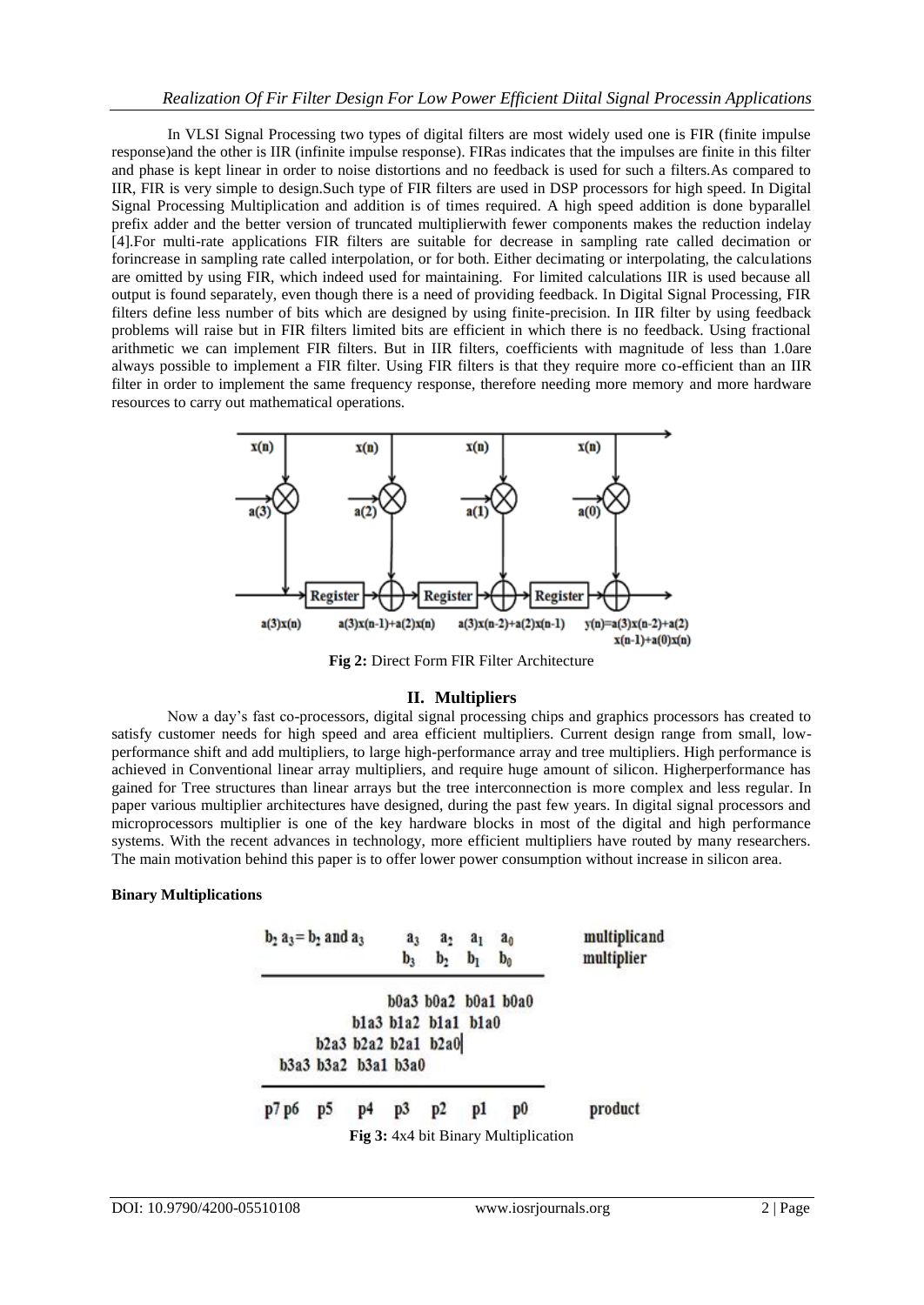Fig3 represents the process of multiplying two binary numbers, the multiplicandand the multiplier rules; if the inputs are n bit then the output should be 2n. The green box indicates the partial product matrix and the red box indicates a single partial product. The first step in this method is to form the partial product matrix are obtained by Adding the multiplicand and multiplier bits.Another way to look at this isif the multiplier bit is 0, the partial product is also 0. If the multiplier bit is 1, the partial product is equal to the multiplicand repeat for every multiplier bit Notice that this gives a number of partial products equal to the width of the multiplier. To obtain the final product the elements in the columns (from right to left) are added using binary logic7. Any carries are carried on to the next column. The result of this operation is stored in one bit of the product and the operation is repeated for each remaining column.

#### **Wallace Tree Multiplier**

To reduces the number of partial products to be added into 2 final intermediate results we use Wallace tree. The basic operation of Wallace tree is multiplication of two unsigned integer, an efficient hardware to implement a digital circuit that multiplies two integers is Wallace tree multiplier, designed by an Australian Computer Scientist Chris in 1964.

There are three steps in Wallace Tree:

- i. Partial Product Generation Stage
- ii. Partial Product Reduction Stage
- iii. Partial Product Addition Stage

#### **I Partial Product Generation Stage**

The first step in binary multiplier is Partial product generation. These are the intermediate terms which are generated based on the multiplier value. If the multiplier bit is  $\dot{0}$  (zero), then partial product row is also  $\dot{0}$ ' (zero), and if it is ‗1' (one), then we can copy the multiplicand as it is. Each partial product row is shifted one unit to the left from the 2nd bit multiplication onwards is shown in the above mentioned example. The sign bit in signed multiplication also extended to the left. In the process of multiplication of two numbers, the main operation is addition of the partial products. Thus, the performance and speed of the multiplier depends on the performance of the adder that forms the core of the multiplier. The multiplier must be pipelined, to achieve higher performance.

#### **II Partial Product Reduction Stage**

The design analyses begin with the analysis of the elementary algorithm for multiplication by Wallace Tree multiplier. The algorithm for 8-bits x 8-bits multiplication performs by Wallace Tree multiplier. To complete the multiplication process we have 5 stages. In each stage we used half adders and full adders that are denoted by the red circle for the 1 bit half adder and the blue circle for the 1-bit full adder. Reduce the partial products by using half adders and full adders that are combined to build a carry-save adder (CSA) until there were just two rows of partial products left.

In next step we add the remaining two rows by using a fast carry-propagate adder. For this project to get the final product of the two operands multiplication, ripple-carry adder (RCA) is used, Secondly, the schematic of the conventional 8-bits x 8-bits high speed Wallace Tree multiplier is designed by referring to the algorithm, The block diagram for the conventional high speed 8-bits x 8-bits Wallace Tree multiplier. By the layers of full and half adders we can reduce the number of partial products to 2.The main aim of the proposed architecture is to reduce the overall latency. Thus we increases speed and reduce power consumption. In this design in place of full adders we used compressors. WALLACE tree and DADDA tree are two reduction techniques used which are discussed in paper [6].

#### **III Partial Product Addition Stage**

We use multiple half adders and full adder's in these addition stages to sum the products of the multiple bits. In this stage the Wallace multiplier method is using ripple carry adders (RCA) to perform these addition operations.

Three steps used in Wallace method to process the multiplication operation. They are

1. Construction of bit product(s)

2. Exhausting conventional adder, combine all product matrixes to form 2 vectors (carry and sum) outputs in first row.

3. Fast carry-propagate adder, remaining two rows are summed to produce the product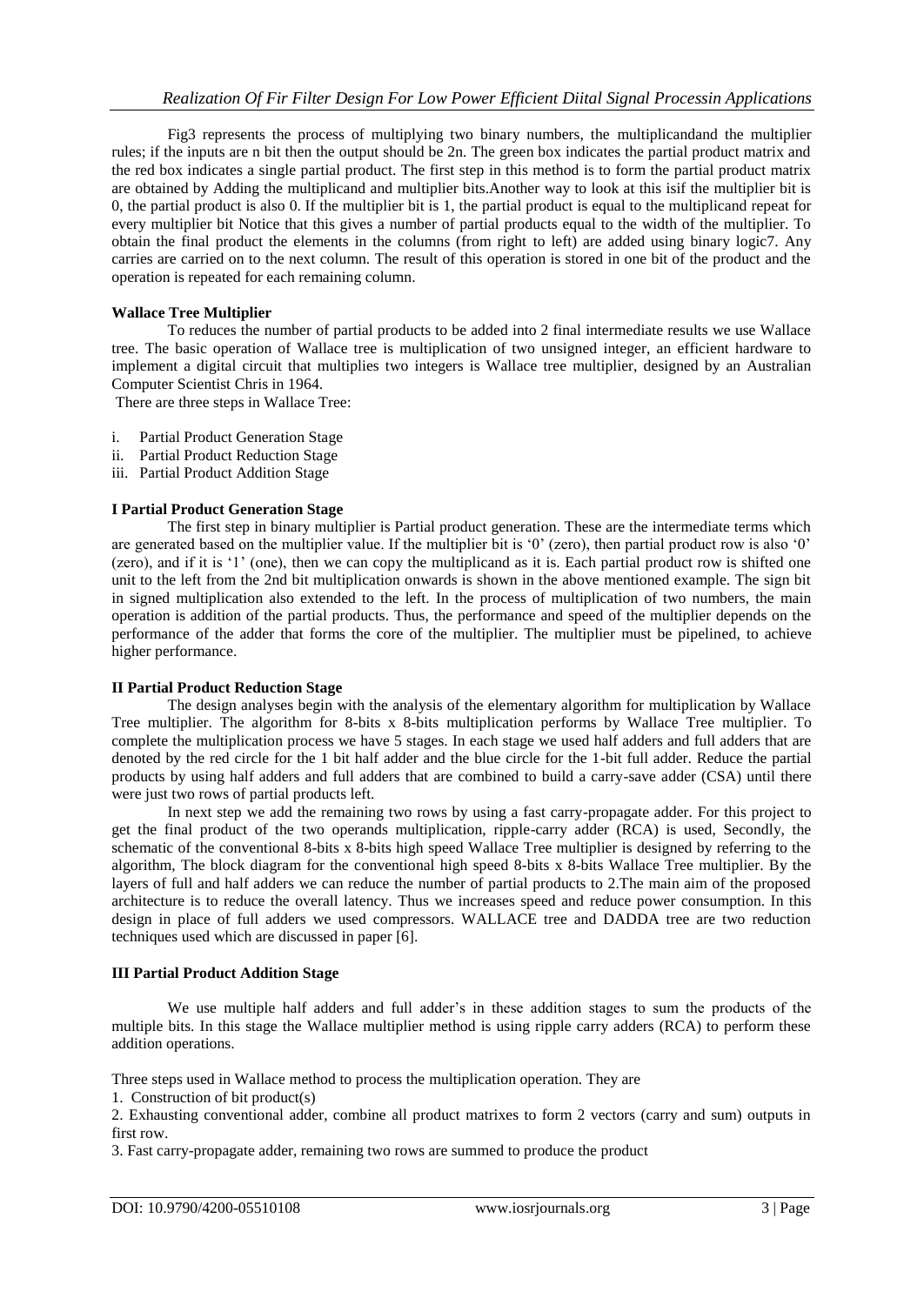

**Fig 4:** Method of Reduction on8x8 Multiplier.

#### **III. Truncated Multiplier**

Truncated multiplication is a technique where only the most significant columns of the multiplication matrix are used and therefore area requirements can be reduced. Truncation is a method where the least significant columns in the partial product matrix are not formed. The amount of columns not formed in this way ‗T' defines the degree of truncation and the *T* least significant bits of the product always result in*'0'*.The algorithm behind truncated multiplication is the same as when dealing with non-truncated multiplication regardless of the truncation degree. The effect is illustrated in figure 2, where a truncation degree of  $\tilde{T} = 3$ , is applied. Notice that the columns to the right of the maroon vertical line are missing [2].

|    | $b_2$ a <sub>3</sub> = $b_2$ and a <sub>3</sub> |    |                |                                       | a,<br>b, | a <sub>l</sub><br>b, | a <sub>0</sub><br>$\mathbf{b}_0$ | multiplicand<br>multiplier |
|----|-------------------------------------------------|----|----------------|---------------------------------------|----------|----------------------|----------------------------------|----------------------------|
|    |                                                 |    |                | b0a3<br>b1a3 b1a2                     |          |                      |                                  |                            |
|    |                                                 |    |                | b2a3 b2a2 b2a1<br>b3a3 b3a2 b3a1 b3a0 |          |                      |                                  |                            |
| p7 | p <sub>6</sub>                                  | p5 | p <sub>4</sub> | p3                                    | 0        | $\boldsymbol{0}$     | 0                                | product                    |

**Fig 5:** 4x4 bit Binary Multiplication with truncation degree T=3

In the truncated multiplier the removal of unnecessary PPBs is composed of three processes:

- A. Deletion
- B. Truncation
- C. Rounding

#### **A) Deletion**

In truncated multiplier we start the multiplication process with deletion only. In the partial product bits we remove the more than half of the bits, and then remaining bits become the partial products in the process. This is the main criteria of deletion.

#### **B) Truncation**

Truncation is a method where the least significant columns in the partial product matrix are not formed. The amount of columns not formed in this way 'T' defines the degree of truncation and the T Least Significant Bits (LSB) of the product always results in 0. The algorithm behind fixed width multiplication is the same as when dealing with non-fixed width multiplication regardless of the truncation degree. In filter the 0der of nonuniform coefficient quantization is used to minimize the cost ofarea [3].

#### **C) Rounding**

Conventionally an n-bit multiplicand and an n-bit multiplier would render a 2n-bit product. Sometimes an n-bit output is desired to reduce the number of stored bits. Let us consider an instance of 5x5 bit multiplier.Truncated multiplication provides an efficient method for reducing the power dissipation and area of rounded parallel multiplier.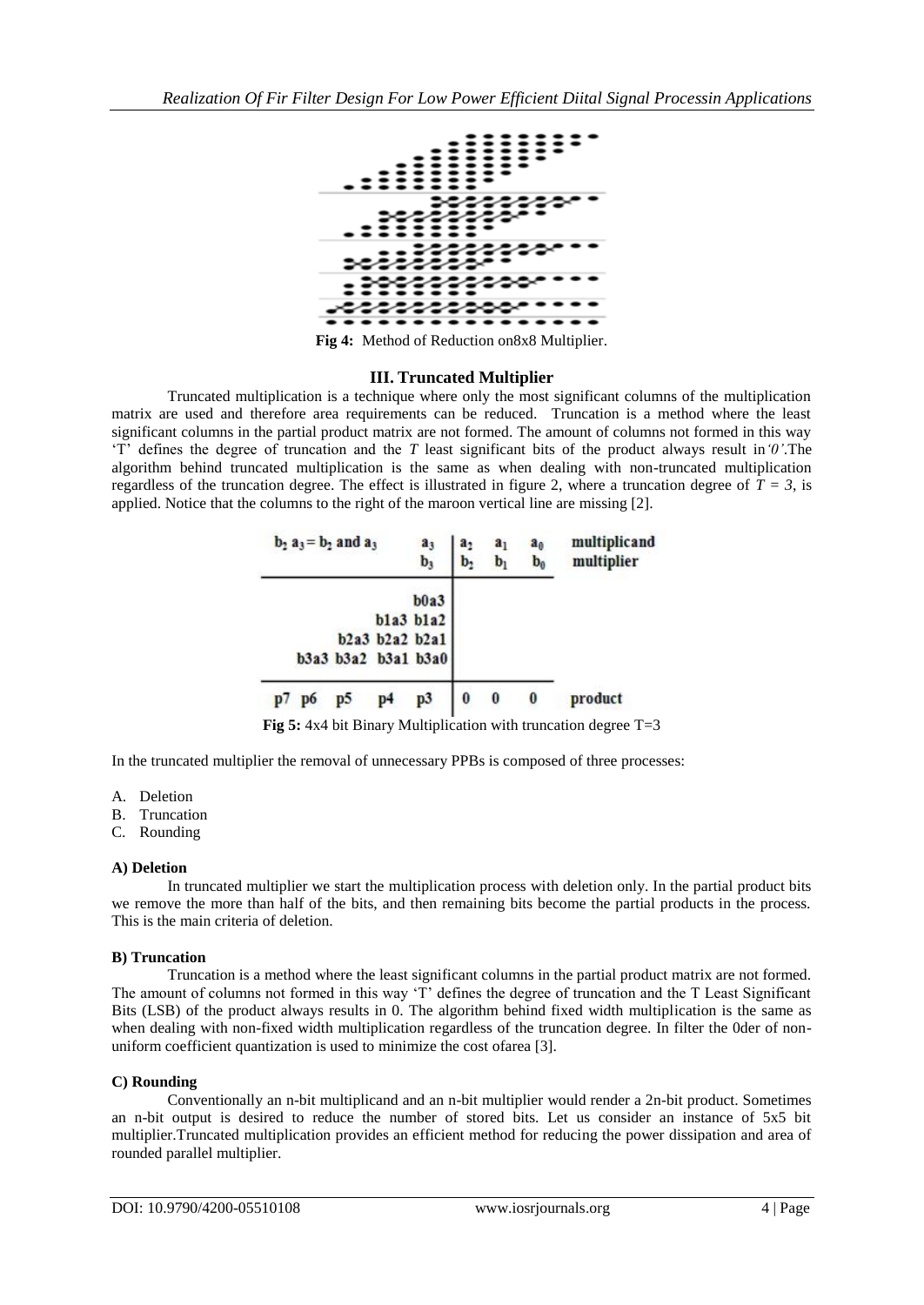

**Fig 6:** Partial-products matrix of a 5x5 bit multiplier



**Fig 7: Truncated Flow Chart**

# **IV. Modified Wallace Multiplier**

In the paper a MAC (Multiplication and accumulation) is implemented using modified Wallace multiplier and for performing the addition the RCA (Ripple carry adder) is used .Modified Wallace multiplier is also known as DADDA multiplier.For improving the performance the addition is implemented using reversible 3:2 compressor through which the number of adders required for performing the operation is reduced.A modified Wallace multiplier is an efficient hardware implementation of digital circuit which multiplies two integers. Generally in the reduction phase of conventional Wallace multipliers, many full adders and half adders are used when compared to modified Wallace multipliers. As we know that half adders do not reduce the number of partial product bits. Therefore, it is necessary to minimize the number of half adders used in a multiplier which reduces the hardware complexity. Hence, a modification to the Wallace reduction is done in which the delay is the same as for the conventional Wallace reduction. The modified reduction method greatly reduces the number of half adders with a very slight increase in the number of full adders. Reduced complexity Wallace multiplier reduction consists of three stages. First stage the N x N product matrix is formed and before passing on to the second phase the product matrix is rearranged to take the shape of inverted pyramid. During the second phase the rearranged product matrix is grouped into non-overlapping group of three as shown below, single bit and two bits in the group will be passed on to the next stage and three bits are given to a full adder. The number of rows in each stage of the reduction phase is calculated by the formula

DOI: 10.9790/4200-05510108 www.iosrjournals.org 5 | Page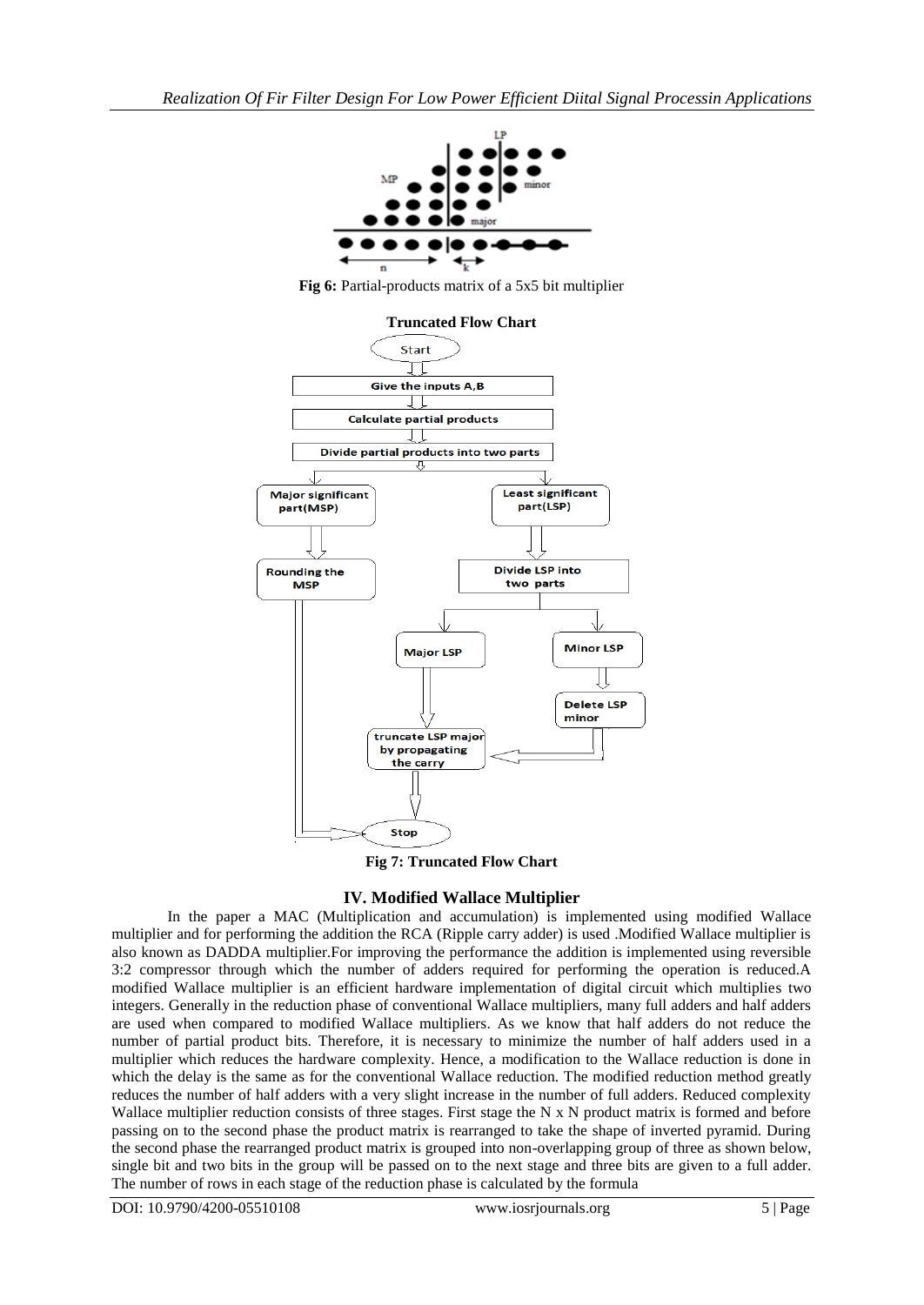$$
r_{i+1} = 2[r_i \beta] + r_i \text{mod} 3
$$
  
If  $r_i \text{ mod} 3 = 0$ , then  $r_{i+1} = 2r_i/3$ 

If the value calculated from the above equation for number of rows in each stage in the second phase and the number of rows that are formed in each stage of the second phase does not match, only then the half adder will be used. The final product of the second stage will be in the height of two bits and passed on to the third stage. During the third stage the output of the second stage is given to the carry propagation adder to generate the final output.



**Fig 8:** Modified Wallace reduction block diagram

#### **Modified Wallace Flow Chart**



**Fig 9: Modified Wallace Flow Chart**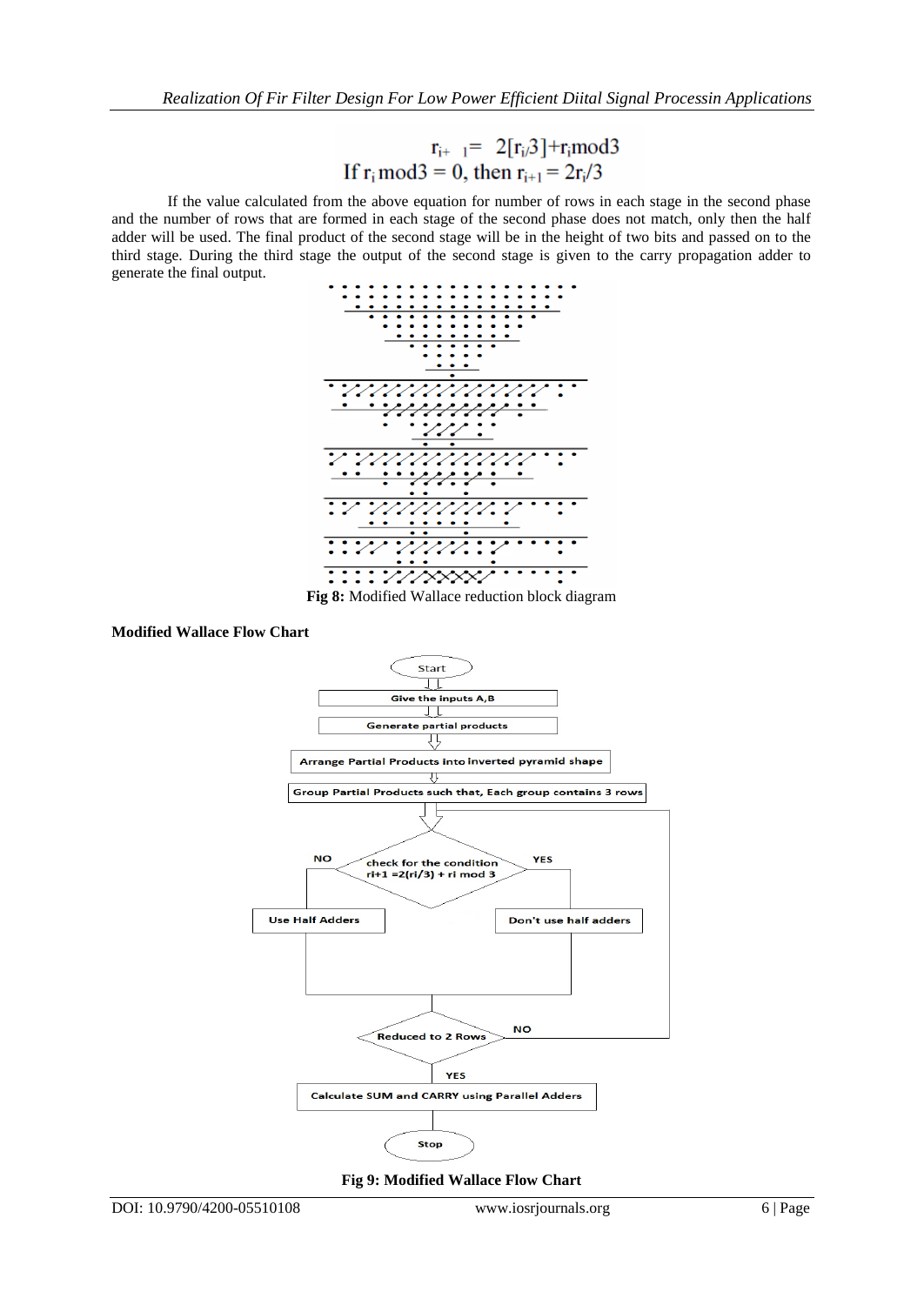

 $rst$ 

dir12truncated

# **V. Results**

DOI: 10.9790/4200-05510108 www.iosrjournals.org 7 | Page

**Rtl Schematic**